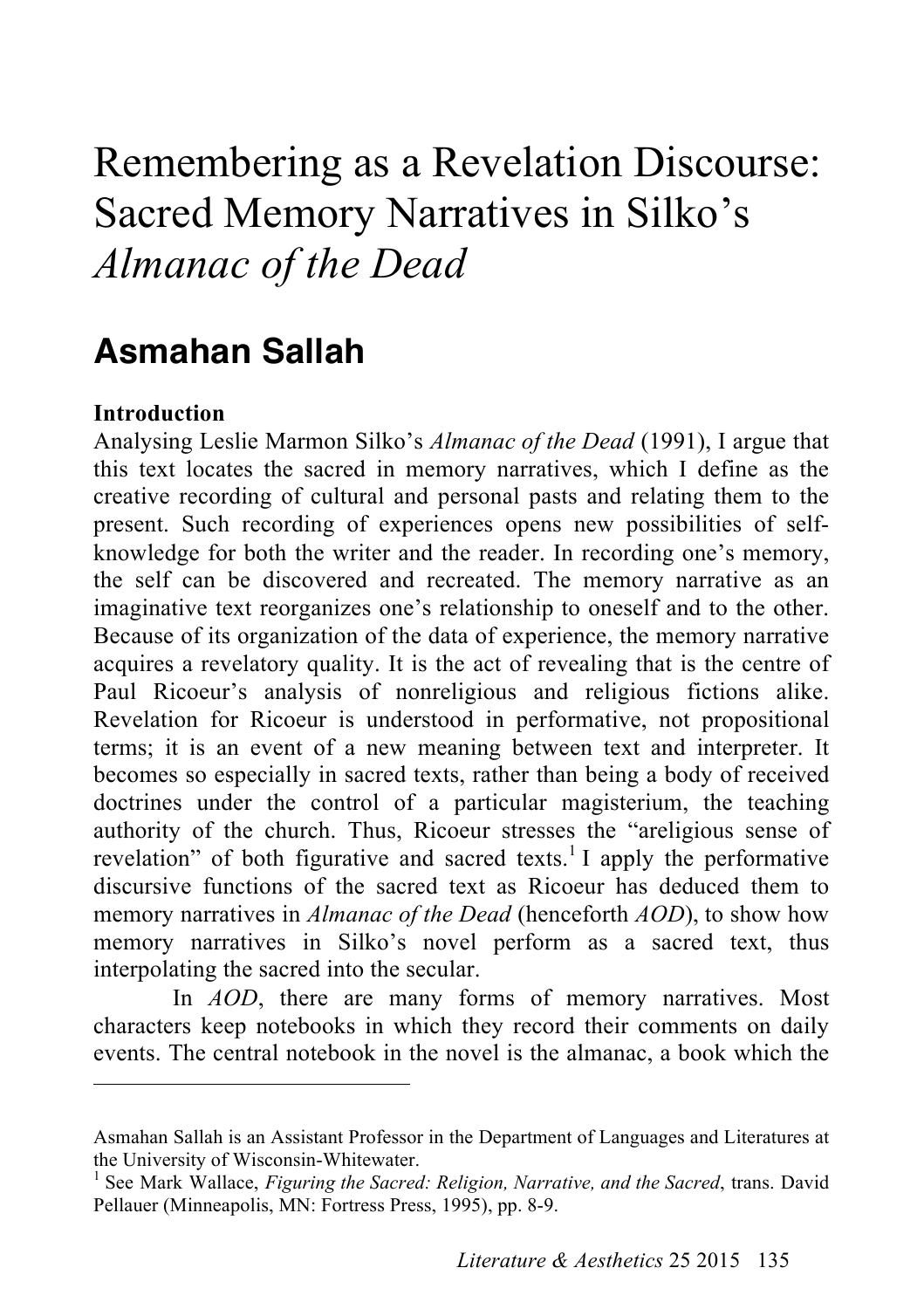Native American community claims as a record of its heritage. In this sense, the almanac is itself a notebook and a collective memory narrative through which a whole community has recorded its hopes and fears, features of identity, confessions, and reactions to others' attitudes towards it. Yoeme is the custodian of the almanac, but in addition to the almanac; Yoeme keeps a set of notebooks, which accompanied the almanac in its journey through time and space and helped members of the community to understand it. Yoeme turns to Lecha and Zeta, her two granddaughters, for completing the mission of preserving and disseminating the almanac and its marginal notebooks. Lecha, who is trusted with transcribing the notebooks, keeps her own notebook; so do many characters in the novel including Angelita, Clinton, Trigg, and a policeman.

Previous scholarship on *Almanac of the Dead* addressed the notebooks and the spiritual aspects of Silko's novel without connecting them. Daria Donnelly has written about the use of notebooks in Silko's novel and has argued that the new notebooks of the novel's characters, as well as the surviving almanac and its marginalia, make clear the importance of marginal stories and Silko's interest in the processes by which they "gain value and thus the strength to overthrow the hegemonic narrative and dominant power."<sup>2</sup> Likewise, Virginia Bell discusses the notebooks as a method of "counter-chronicling" by which an alternative historiography resists the tendency to write Eurocentric history and by which alternative mapping of nation-state challenges the Euro-American nationalist narrative based on borders imagined as natural and eternal. 3 Donnelly argues that the main achievement of the notebooks in Silko's novel is political because through storytelling, notebooks challenge the dominant history written by the Western colonizers. She ascribes Silko's belief in the power of these stories to her Laguna's spiritual heritage, "regardless of whether they are cherished or find audience." 4 In her book on contemporary allegory and postmodern faith, Petrolle focuses more on the spiritual dimension of Silko's novel. She describes *AOD* "as allegory that in addition to operating

<sup>&</sup>lt;sup>2</sup> Daria Donnelly, 'Old and New Notebooks: Almanac of the Dead as Revolutionary Entertainment', in *Leslie Marmon Silko: A Collection of Critical Essays*, eds Louise Barnett and James Thorson (Albuquerque, NM: University of New Mexico Press, 1999), p. 251. <sup>3</sup> Virginia Bell, 'Counter-Chronicling and Alternative Mapping in *Memoria del Fuego* and

*Almanac of the Dead*', *MELUS*, vol. 25, nos 3-4 (2000), pp. 5-30. <sup>4</sup> Donnelly, 'Old and New Notebooks', p. 251.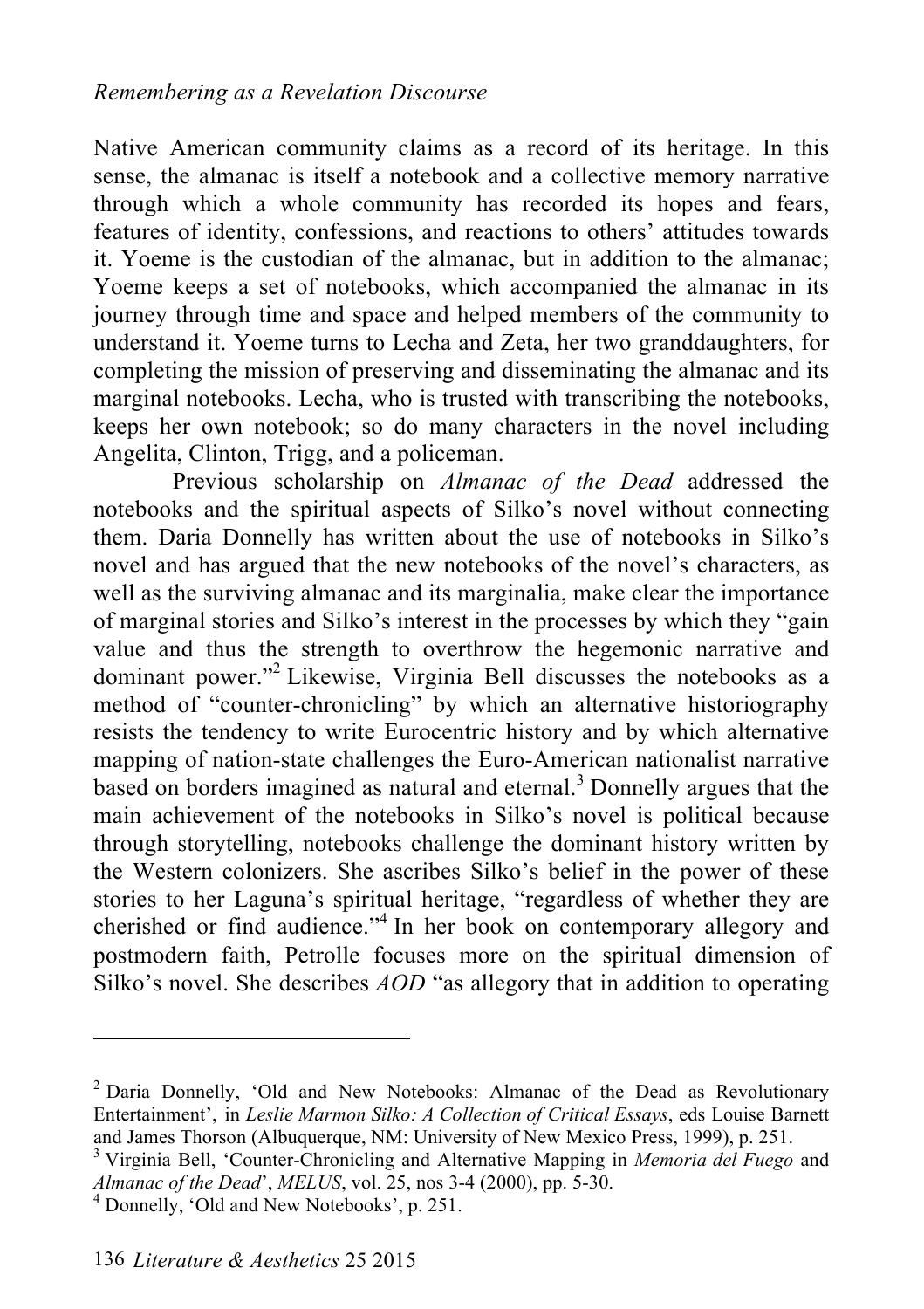as ritual activity, as well as "national allegory," also operates as religious expression, possessed of theological, cosmological, and salvational claims." 5 Petrolle writes that Silko's novel enters in what William Covino calls the "arresting" and "generative" magic of word and story. Petrolle's analysis demonstrates that Silko's use of allegory and postmodern aesthetics does not lead necessary to "vacuums of meaning." Her analysis of the spiritual theme in Silko's *Almanac* approaches it as an example of animist pantheism within the Amerindian tradition. Silko 's belief in the capacity of story-power to create and change reality is an example of the poststructuralist view of the importance of language in making reality. Petrolle, however, does not show how this story-power hinges on sacredness intrinsic to narrative as a discourse of revelation capable of telling the present as well as the future. In addition, Donnelly, Petrolle, and Bell do not address these stories in their relationship to the role memory is playing in the life of characters and community, a theme that cannot be ignored in *Almanac of the Dead*.

I address the almanac, its notebooks, and the individual notebooks which have been added to it as one body of memory narratives, where the collective memory collides with the individual one. Yoeme introduces the almanac to her granddaughters as a collective memory of the Native American community at first. But then, she calls for repairing it and keeping it, telling them that she has been adding her own experience. As the novel progresses, we see that Lecha and Seese are also incorporating their experiences within the body of the almanac, borrowing its fragmentary, poetic, and authorless form for their own writing.

#### **Narrative Discourses of Revelation**

With this coalescence of the collective and individual experience narratives, sacredness takes on new meanings, different from but comparable to those in traditional sacred texts. Most importantly, a divine source for these stories is not the significant aspect in their sacredness. In his oft-cited essay on narratives as sacred texts, Stephen Crites sees that sacred stories are fundamental narrative forms, which may include within them different genres. They are sacred not because gods are commonly

<sup>5</sup> Jean Petrolle, *Religion Without Belief: Contemporary Allegory and the Search for Postmodern Faith* (Albany, NY: State University of New York Press, 2008), p. 143.

Petrolle, *Religion without Belief*, pp. 142, 147.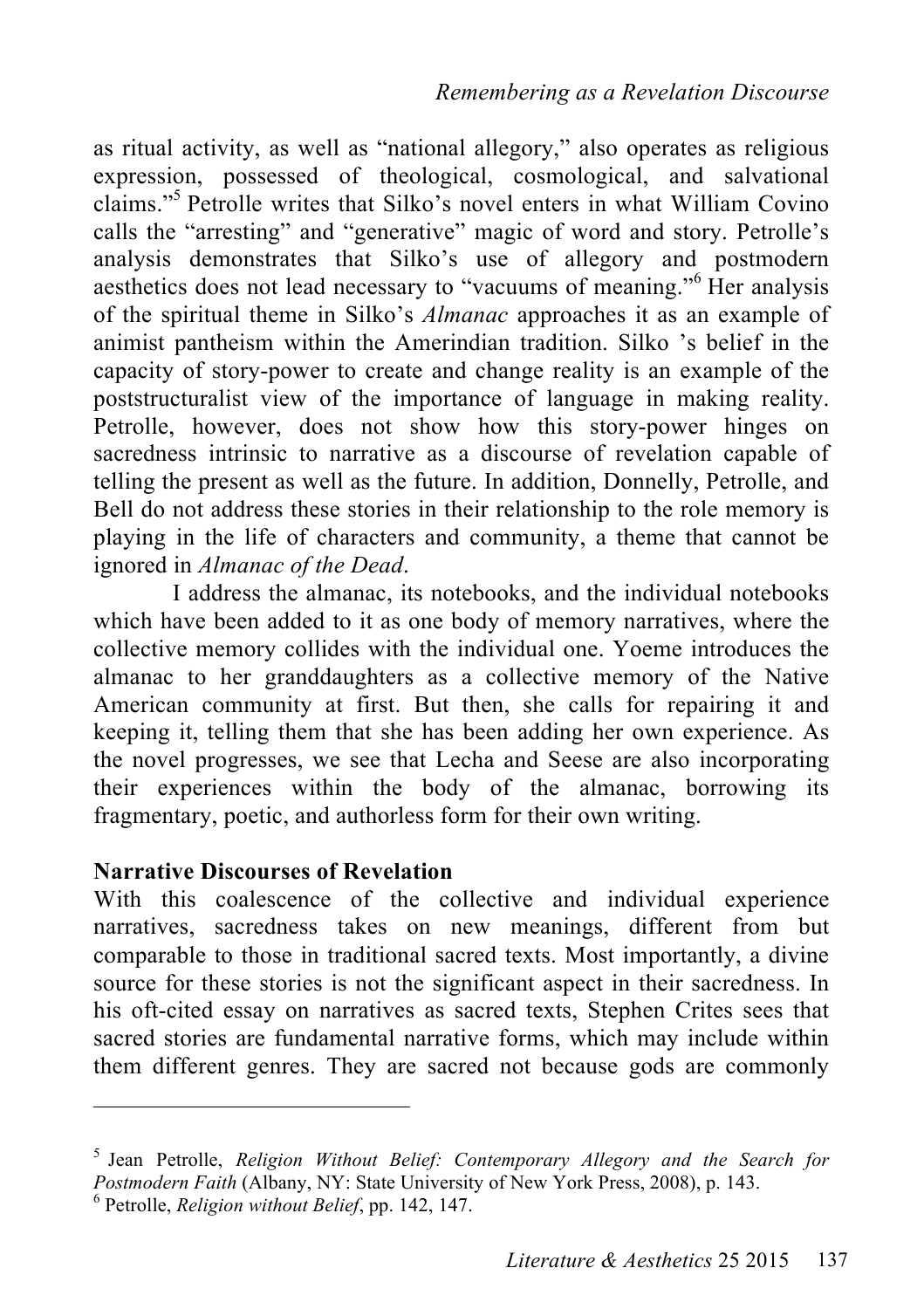celebrated with them, but because "men's sense of self and world is created through them." 7 Sacredness in the almanac, its notebooks, and its editors' additions does not only originate in their capacity to create a sense of the world, by being a record of a communal experience, but also because of their revelatory capacity which is endemic to their rhetorical structure. To illustrate the rhetorical aspect of the sacredness of memory narratives, I am turning to Ricoeur's essay on revelation in sacred texts.

In his "Toward a Hermeneutic of the Idea of Revelation," Paul Ricoeur analyses the question of revelation, understood as God revealing himself through a sacred text, the Old Testament. He focuses on a concept of revelation embedded in language because he sees that revelation belongs to the discourse of faith or to the confession of faith.<sup>8</sup> He sees revelation as an amalgamation of three levels of language. The first level is the confession of faith where the *lex credendi*, is not separated from the *lex orandi*. This Latin expression means that the law of prayer is the law of belief; so when the church celebrates the sacraments, it also confesses the faith received from the Apostles; the second level is the level of ecclesial dogma where a historic community interprets for itself and for others the understanding of faith specific to its tradition; and the third level is the body of doctrines imposed by the magisterium, the office of authoritative teaching exercised by pope and bishops,  $9^9$  as the rule of orthodoxy.<sup>10</sup>

Ricoeur considers this amalgamation a form of contamination. He asserts that the doctrine of a confessing community loses the sense of the historical character of its interpretation when it places itself under the tutelage of the fixed assertions of the magisterium. Ricoeur endeavors to bring the sacred text back to its originary level. By originary level, Ricoeur refers to revelation as verbal communication that has not been instrumentalised by institutions. It is this level of the sacred text as

<sup>7</sup> Stephen Crites, 'The Narrative Quality of Experience', in *Memory, Identity, Community: The Idea of Narrative in the Human Science*, eds Lewis P. Hinchman and Sandra Hinchman (Albany, NY: State University of New York Press, 1997), p. 31.

Paul Ricoeur and Lewis Mudge, *Essays on Biblical Interpretation* (Philadelphia, PA: Fortress Press, 1980), pp. 73-74.<br><sup>9</sup> Anthony J. Figueiredo, *The Magisterium-Theology Relationship: Contemporary* 

*Theological Conceptions in the Light of Universal Church Teaching Since 1835 and the Pronouncements of the Bishops of the United States* (Rome: Pontificia Università Gregoriana, 2001), p. 7.<br><sup>10</sup> Ricoeur and Mudge, *Essays on Biblical Interpretation*, p. 74.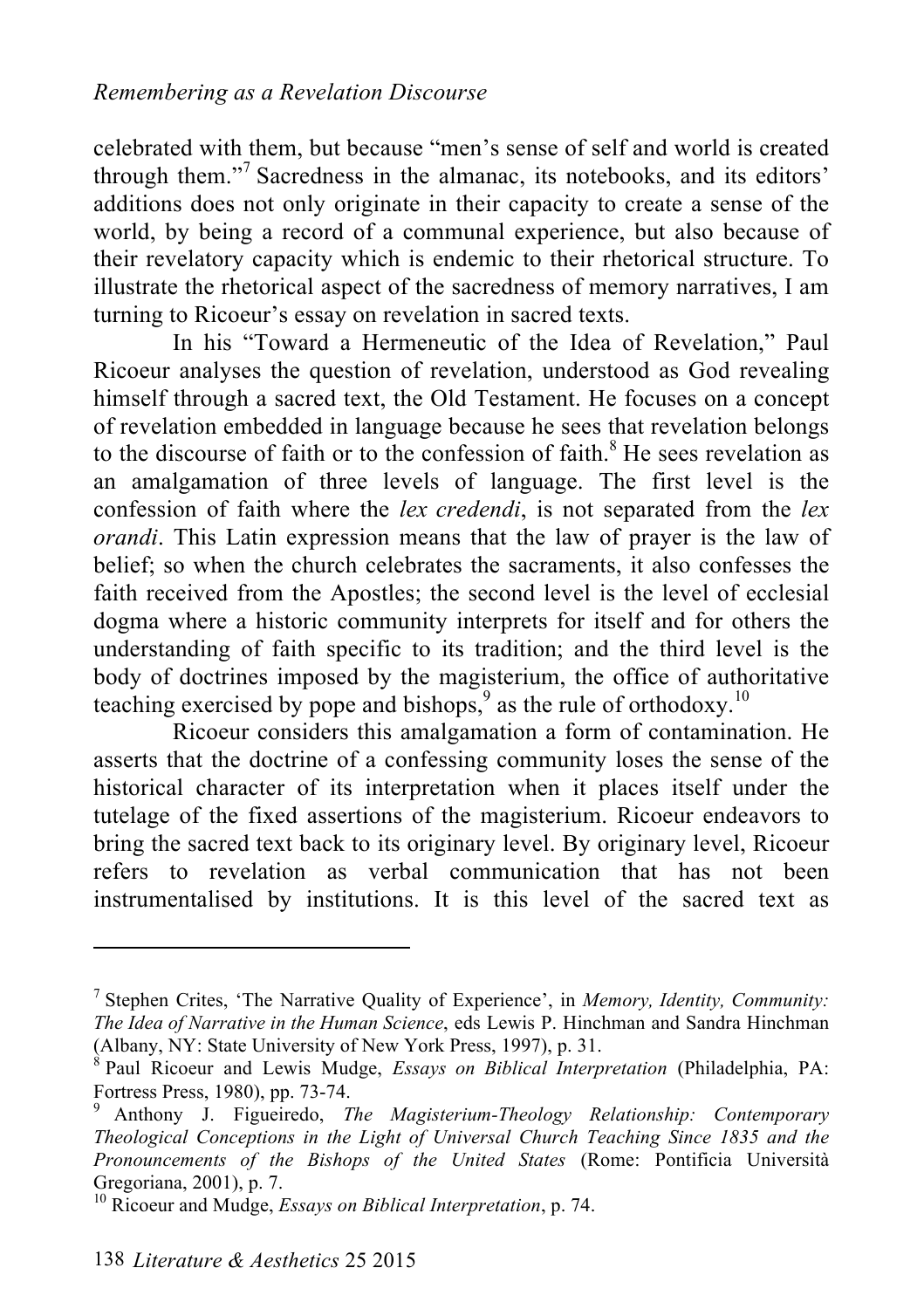fundamental discourse, not theological one that Ricoeur analyses rhetorically. 11 Ricoeur concludes further that a hermeneutic of revelation must give priority to those modalities of discourse that are most originary within the language of a community of faith; consequently, those expressions by means of which the members of that community first interpret their experience for themselves and for others. 12 The rhetorical analysis of the sacred text, according to Ricoeur, results in classifying its constitutive discourses into prophetic, apocalyptic, prescriptive, Hymnic, and wisdom discourses. Applying these discursive functions to memory narratives in *AOD* illustrates how they perform as a sacred text. It is important, however, to see how memory narratives exemplify the notion of the originary level, liberating a sacred text for a community from the authority of the magisterium.

# **Revelation Discourse in Almanac's Memory Narratives**

In the Almanac's memory narratives, the tutelage of the magisterium is replaced with a much more flexible form of preservation. The originary level of revelation is not subject to fixed assertions of a particular teaching authority; it is open to changes and alterations, just as it might be open to different interpretations. In fact, ordinary community members are in custody of the community's faith and its stories. While rituals of confessing faith take place in a dedicated space, such as church rituals on special holy days, we see that the confession of Native American's faith, represented in a collective memory narrative travels through time and space carried by community members and even outsiders, some of whom have spiritual talents, such as Lecha, or develop spirituality, such as Seese, a stranger to the community, just by contact with the sacred text.

The sacred text under preservation is being repaired and edited by both insiders and outsiders, revising the concept of tutelage over confessions of faith and revelation narratives. The narrative voices in the almanac and its marginalia, the new additions which represent Yoeme, Lecha, and Seese's edits, include first person point of view as in the Snake's Message, third person point of view as in Lecha's vision of the

<sup>11</sup> See Werner Jeanrond, 'Hermeneutics and Revelation', in *Memory, Narrativity, Self, and the Challenge to Think God: The Reception within Theology of the Recent Work of Paul Ricoeur*, eds Maureen Junker-Kenny and Peter Kenny (Münster: Lit Verlag, 2004), p. 51. <sup>12</sup> Ricoeur and Mudge, *Essays on Biblical Interpretation*, p. 74.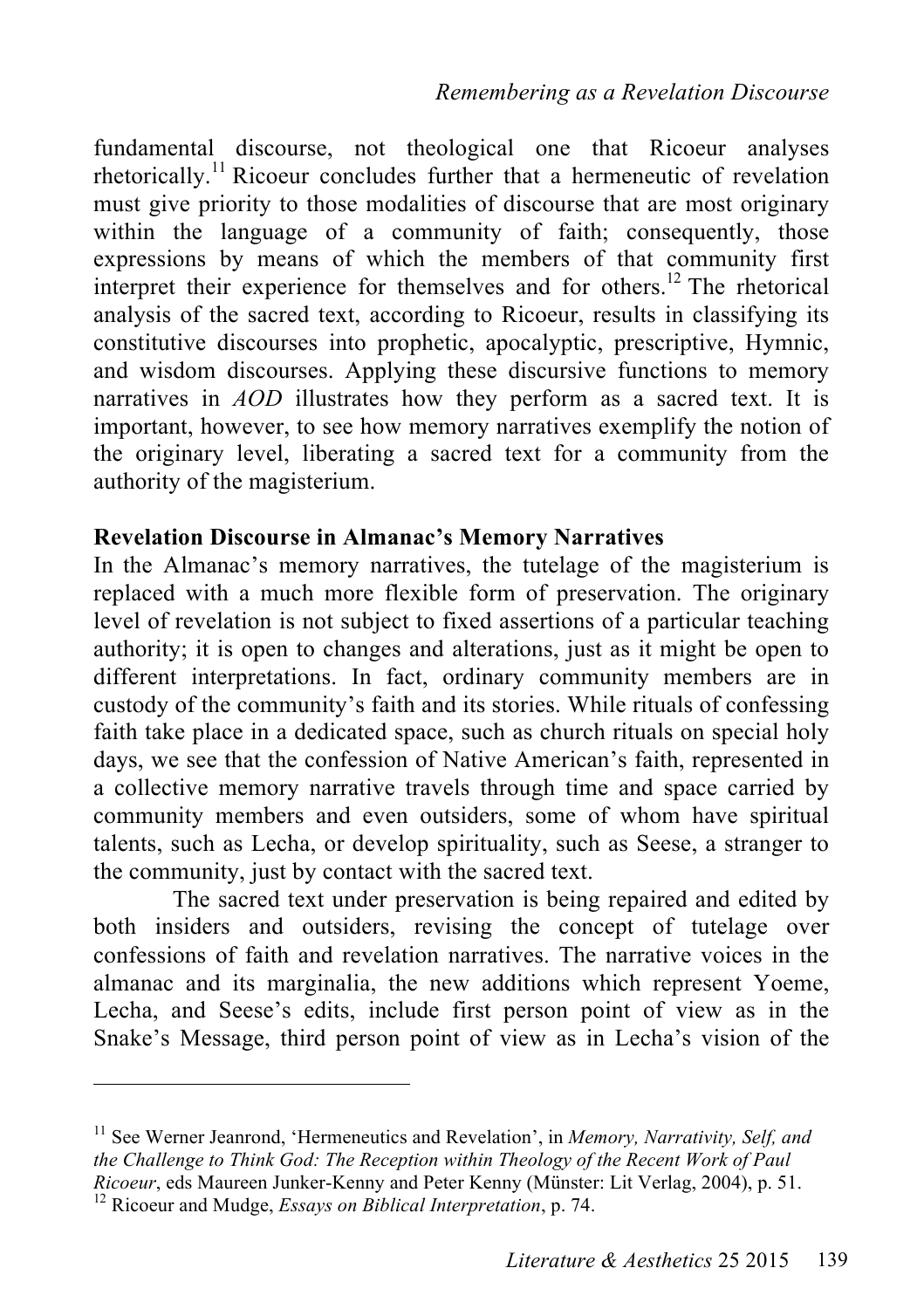kidnapped boys, and second person point of view as in Seese's visiondream about her murdered son. The pluralism of narrative voices and points of view put the idea of inspiration and prophecy at stake. All these narrative voices facilitate a revelatory function in the corresponding narrative, with no ultimate authority of speech. In all these examples, the narrative voice reveals the invisible, the unseen, or the unknown future. Lecha's notebook reveals the unseen, so does Seese's transcription of her dream about her son kidnapped and killed by her boyfriend's lover. The plurality of narrative voices in the almanac and the notebooks, new and old, and the absence of a clear persona of a prophet throughout the almanac problematize the presence of the divine source of inspiration behind the prophetic voice. However, to Ricoeur, the problematic of inspiration is in no way the primary issue of consideration, even in religious discourse.<sup>13</sup>

Drawing on Gerhard Van Rad's *The Theology of the Old Testament*, Ricoeur sees that confession of God in narrative religious discourse takes place through narration, relegating inspiration to a secondary degree of importance. Narrative includes prophecy in its province to the extent that prophecy is narrative in its fashion.<sup>14</sup> In this sense, narrative can be prophetic regardless of the sacredness of the source; inspiration by God ceases to be a condition of sacredness according to this view. Many members of the community, and even outsiders, are implicated in the prophetic, predictive, and revelatory aspect of memory narratives.

Lecha is not only a catalyst of spiritual knowledge through her work as a keeper and decipher of the notebooks; she also acts a conduit of spiritual power and knowledge by being a psychic to whom police resorts in order to locate missing dead people. She "is a special contact for the souls that still do no not rest because their remains are lost; somewhere fragments of bone burnt to ash, or long strands of hair, move in the ocean wind as it shifts the sand across the dunes."<sup>15</sup> Lecha visualises the memory narratives of missing victims. In these visual, revelatory memory narratives, Lecha not only witnesses animation of natural elements, but also endows them with a particular interpretation that reveals to her what happened to the victims. The relationship between natural phenomena and revelatory discourse is established further when Zeta remembers how

<sup>&</sup>lt;sup>13</sup> Ricoeur and Mudge, *Essays on Biblical Interpretation*, p. 79.<br><sup>14</sup> Ricoeur and Mudge, *Essays on Biblical Interpretation*, pp. 78-79.<br><sup>15</sup> Leslie Marmon Silko, *Almanac of the Dead* (New York: Simon & Schuster, 1991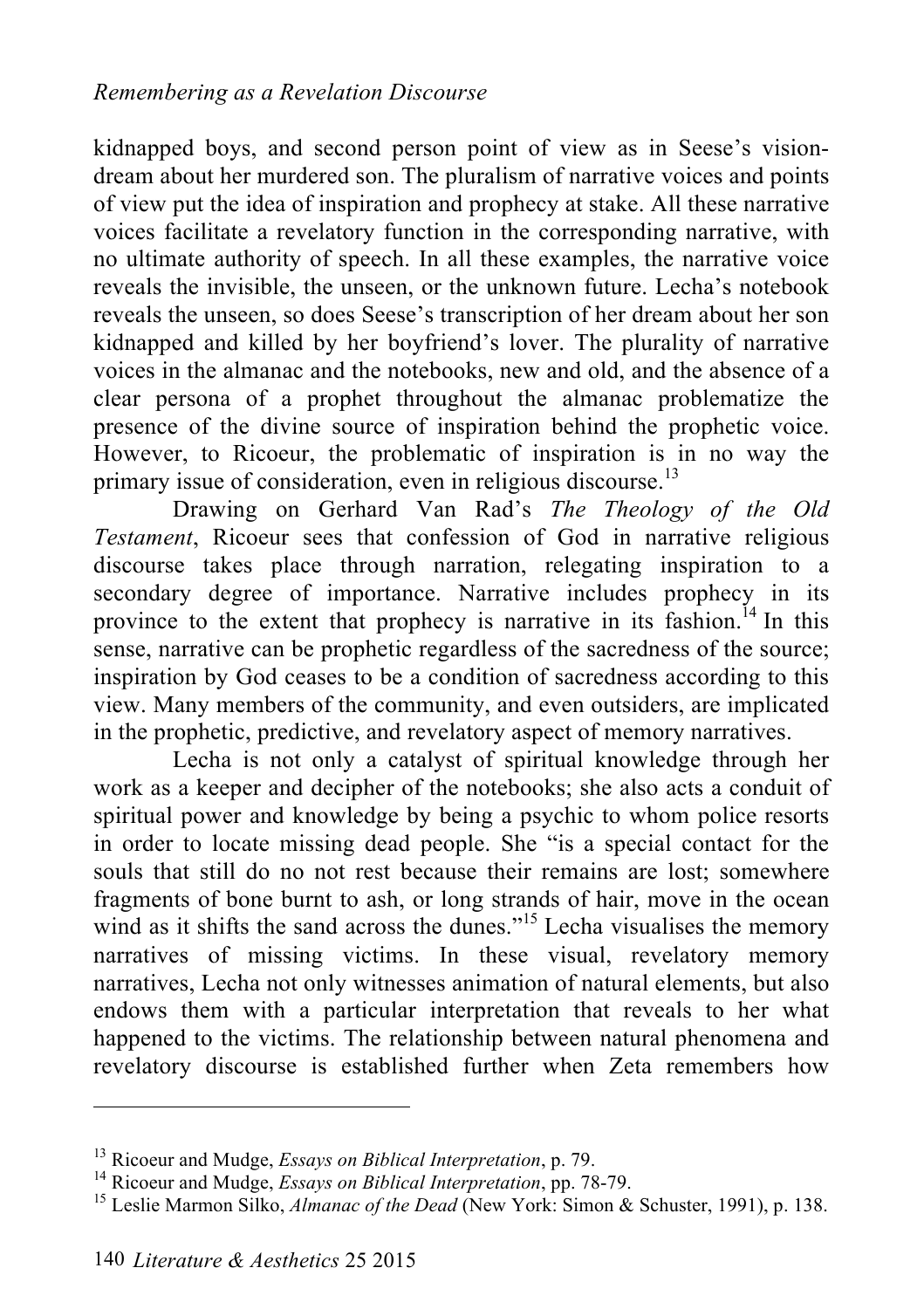Yoeme and the old ones used to watch "the night skies relentlessly, translating sudden bursts and trails of light into lengthy messages concerning the future and the past."<sup>16</sup>

Although content to help and earn fame and money for leading police and investigators to missing people, Lecha was not satisfied with names such as psychic and intermediary which were given to her to describe her gift. Her witnessing the traumatic experiences of the killers' missing victims was a source of constant physical pain for her in the form of chronic headaches. Lecha was deciphering the images about these people by observing that what Western culture saw as inanimate was not necessarily so. In one instance when she led the police to discover the location of the dead boys' bodies near the ocean, she focused her attention on what was happening inside her head. Her gift, or curse, was her ability to see the images that went through the criminal mind pushing the murderer to torture, kill, and mutate the victims. Moreover, Lecha saw visions of the places where remains of victims were hidden. The places took symbolic shapes of animate nature that Lecha was able to decipher. In one of the cases, she was able to locate the remains of dead, mutilated boys. The narrator presents a picture of what Lecha sees through the criminal mind:

The eyes are gone. The sand fills the sockets. Now the boy has eyes the color of sand… He imagines the boys are trees that he must go tend from time to time. He uncovers them tenderly. To see who they are developing… The waves glittered and flashed like fragments of a broken mirror. From the air the beach sand made a narrow white stripe down the back of giant mind, and the ocean waves glittered and flashed-eyes of mirror as the sun dips closer to the mouth of the beast that swallows it. She had the full answer now. She had suspected the concept of intermediary and messenger was too simple. Lecha knew exactly how grave her condition was… Now that she knew how the power worked, Lecha was not sure anymore it could be called a gift.<sup>17</sup>

Lecha's ability to interpret the visions she receives about the victims may have been influenced by her work on transcribing the old notebooks. The old notebooks "bless" their keepers with mystical power. The narrator tells us that the

power Lecha had seemed to be an intermediary, the way the snakes were messengers from the spirit beings in the other worlds below. She was just

<sup>16</sup> Silko, *Almanac of the Dead*, p. 178. <sup>17</sup> Silko, *Almanac of the Dead*, pp. 141-142.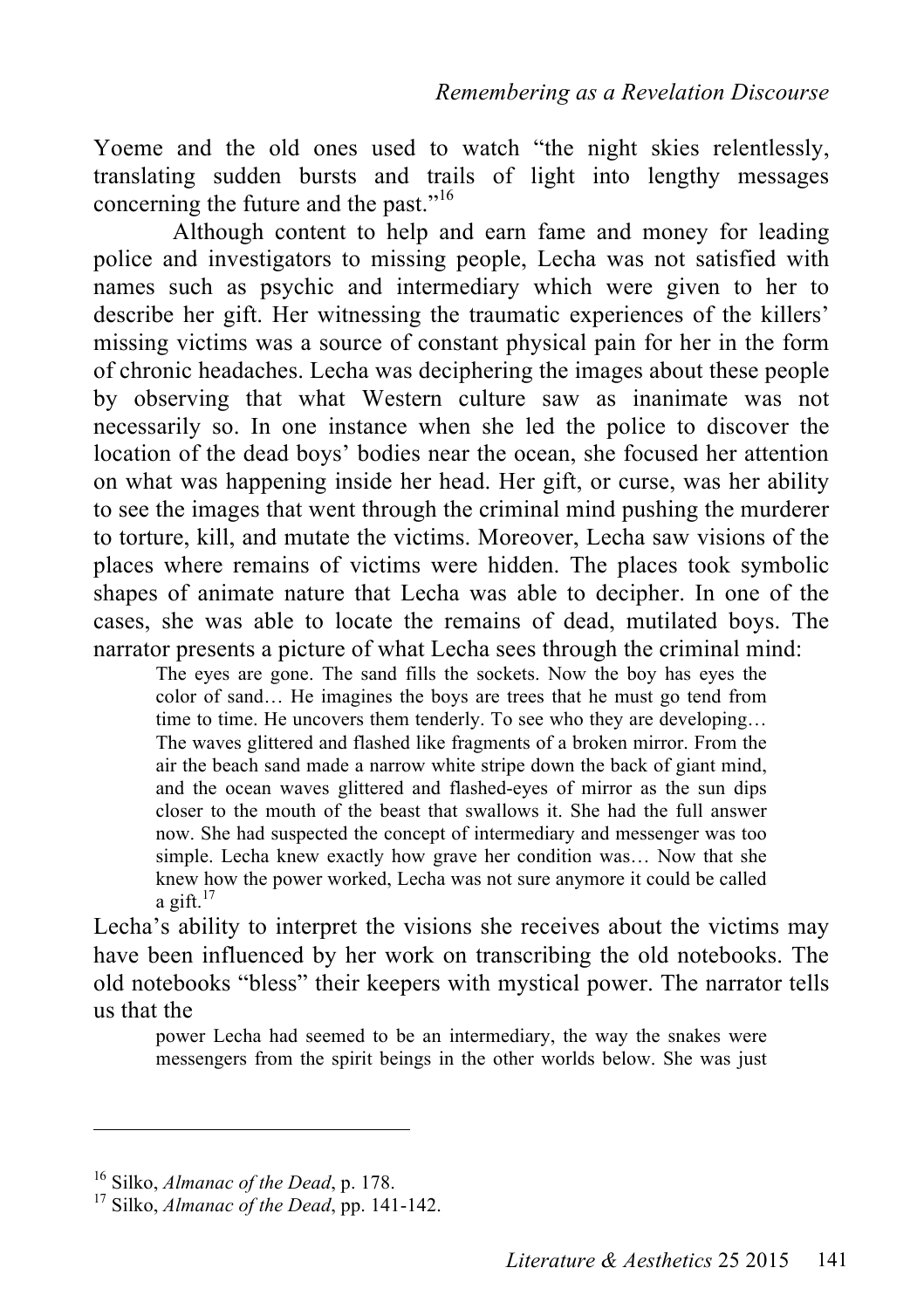#### *Remembering as a Revelation Discourse*

getting accustomed to this fact and her link with the dead when she had been called to San Diego.<sup>18</sup>

In her interview with Laura Coltelli, Silko connects Lecha's power to her work and contact with the old notebook, saying that:

Zeta seems to have translated the old notebook fragment she received, into action. Lecha has to grow into her role as keeper and transcriber of the notebooks, and so does Zeta. In a way, Lecha and Zeta are already under the spell of the old almanac even before they settle down to transcribe the almanac because of Yoeme's influence over them. Like Yoeme, both women depend on experiences in their personal lives to transcribe and decode the old notebooks. 19

The spell of the old almanac is both physical and mystical. When the four children, three young girls and a young boy, were asked to save the old manuscripts by fleeing to the North, they were also told that "the pages held many forces within them, countless physical and spiritual properties to guide the people and make them strong." Yoeme tells Lecha and Zeta that it was the almanac that "saved [the children]" from the dangers of the trip.<sup>20</sup> Eventually, the almanac saved who helped it survive its journey through time and space.

The central notebooks are a source of revelation and power not only for Native Americans, but to whoever deals with them. Their performative power exceeds members of the community who believe in them to those outside of them. Seese, a drug addict and smuggler like Lecha and Zeta, but also alcoholic, and former prostitute, was employed by Lecha to help her prepare a digital copy of the notebooks and received a vision about her lost son. Seese had resorted to Lecha to help her find her son, but because of her emotional instability Lecha refrained from telling her that her son was dead because she pitted her desolate condition. Lecha employed Seese, not only to prepare a digital copy of the transcribed notebooks, but also to work on Lecha's notebooks. Lecha's insisted that "Seese type up each and every letter or word fragment however illegible or strained."<sup>21</sup> The narrator tells us that, "she had been working on a strange passage in Lecha's transcription of the notebooks, which had an almost

<sup>&</sup>lt;sup>18</sup> Silko, *Almanac of the Dead*, p. 139.<br><sup>19</sup> See Laura Coltelli, *'Almanac of the Dead:* An Interview with Leslie Marmon Silko', *Native American Literatures Forum*, vols 4-5 (1992-1993), pp. 73-74.<br><sup>20</sup> Silko, *Almanac of the Dead*, p. 252.<br><sup>21</sup> Silko, *Almanac of the Dead*, p. 174.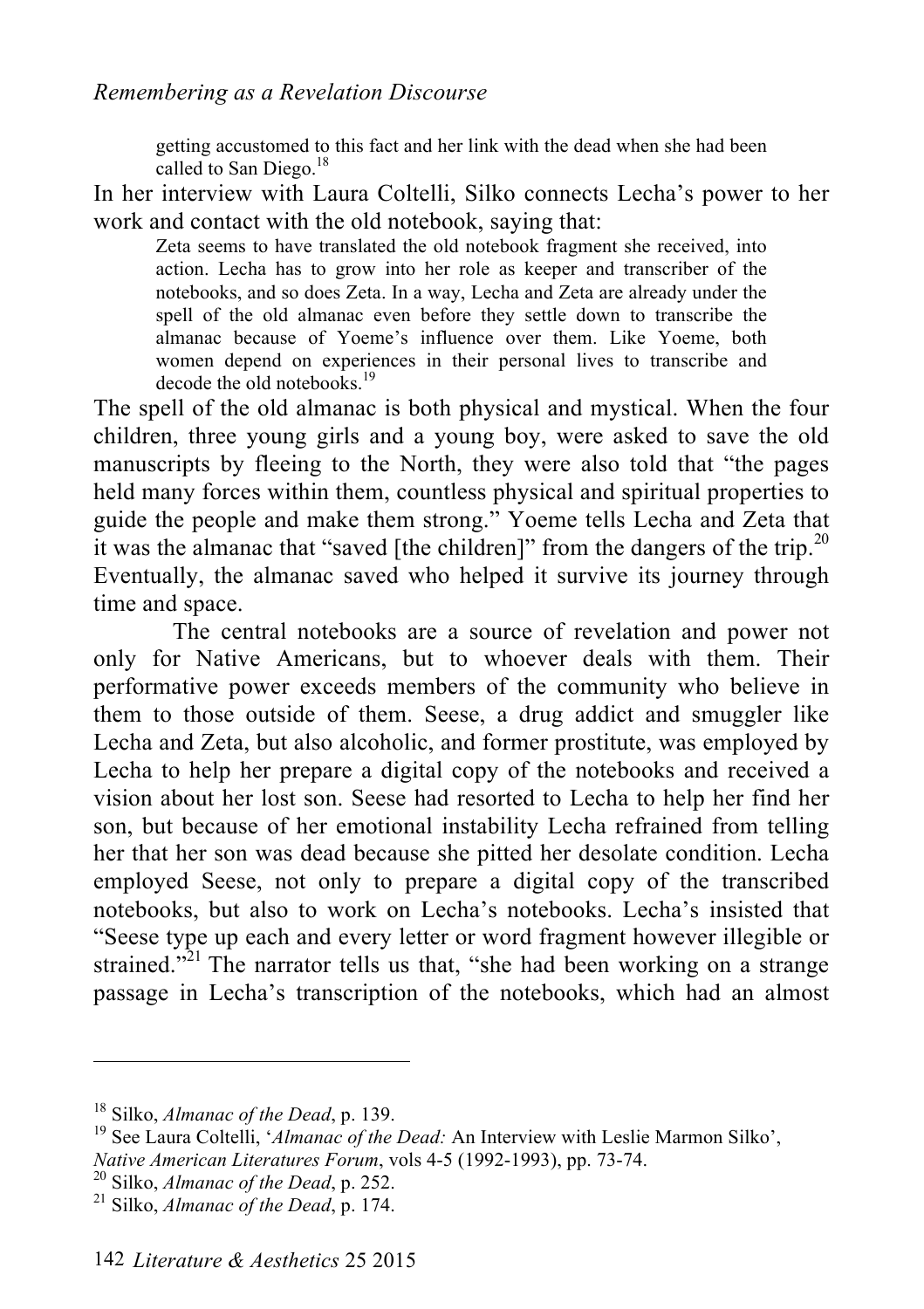narcotic effect on her.<sup>22</sup> Seese woke up from a dream and wrote down her own memory narrative. Seese writes her passage in the form of a poem, whose theme is a boy-sacrifice and which concludes with "He only struggled a little."<sup>23</sup> The narrator tells us that:

Seese blamed the old notebook for the dream. She had awakened from the dream in tears, and hours later the effect of the dream had not subsided. Seese had sat at the keyboard and let the tears stream down her face. Instead of Lecha's transcription, Seese had typed a description of the dream:

> In the photographs you are smiling taller than I have ever seen you older than you were when I lost you. The colors of the lawn and house behind are indistinct milked to faded greens and browns. I know I will never hold you again.<sup>24</sup>

Although Seese's realization comes through a vision dream, it provides her with information that only Lecha could have given her. It is Seese's contact with the old notebooks and her work as a reader and decoder of the memory narratives of the community and particular individuals, such as Lecha, that helped her fulfill her quest in the novel, finding her son or knowing what happened to him. Lecha and Seese's contribution to the memory narratives illustrates how the community has negotiated the notion of the magisterium and practically deflated it. On the narrative level, the constitutive discourses of these narratives exemplify the narrative modes that Ricoeur has analyzed as features of revelation and sacred texts.

The major contribution to the growing body of the almanac written in a poetic mode by Lecha and Seese, verges on poetic writing, reinforcing both the creativeness of the memory narratives and their revelatory potential. Ricoeur ascribes a revelatory function to poetic discourse. He approaches poetic discourse as it exercises a referential function that differs from the descriptive referential function of ordinary language and above all scientific language. Poetic discourse suspends the descriptive function.<sup>25</sup> Poetic language restores to us that participation-in or belonging-to an order of things that precedes our capacity to oppose ourselves to things taken as objects opposed to a subject. Poetic language facilitates what Ricoeur calls re-describing reality. This conjunction of fiction and re-description, of

<sup>22</sup> Silko, *Almanac of the Dead*, p. 592.<br><sup>23</sup> Silko, *Almanac of the Dead*, p. 594.<br><sup>24</sup> Silko, *Almanac of the Dead*, p. 595.<br><sup>25</sup> Ricoeur and Mudge, *Essays on Biblical Interpretation*, p. 99.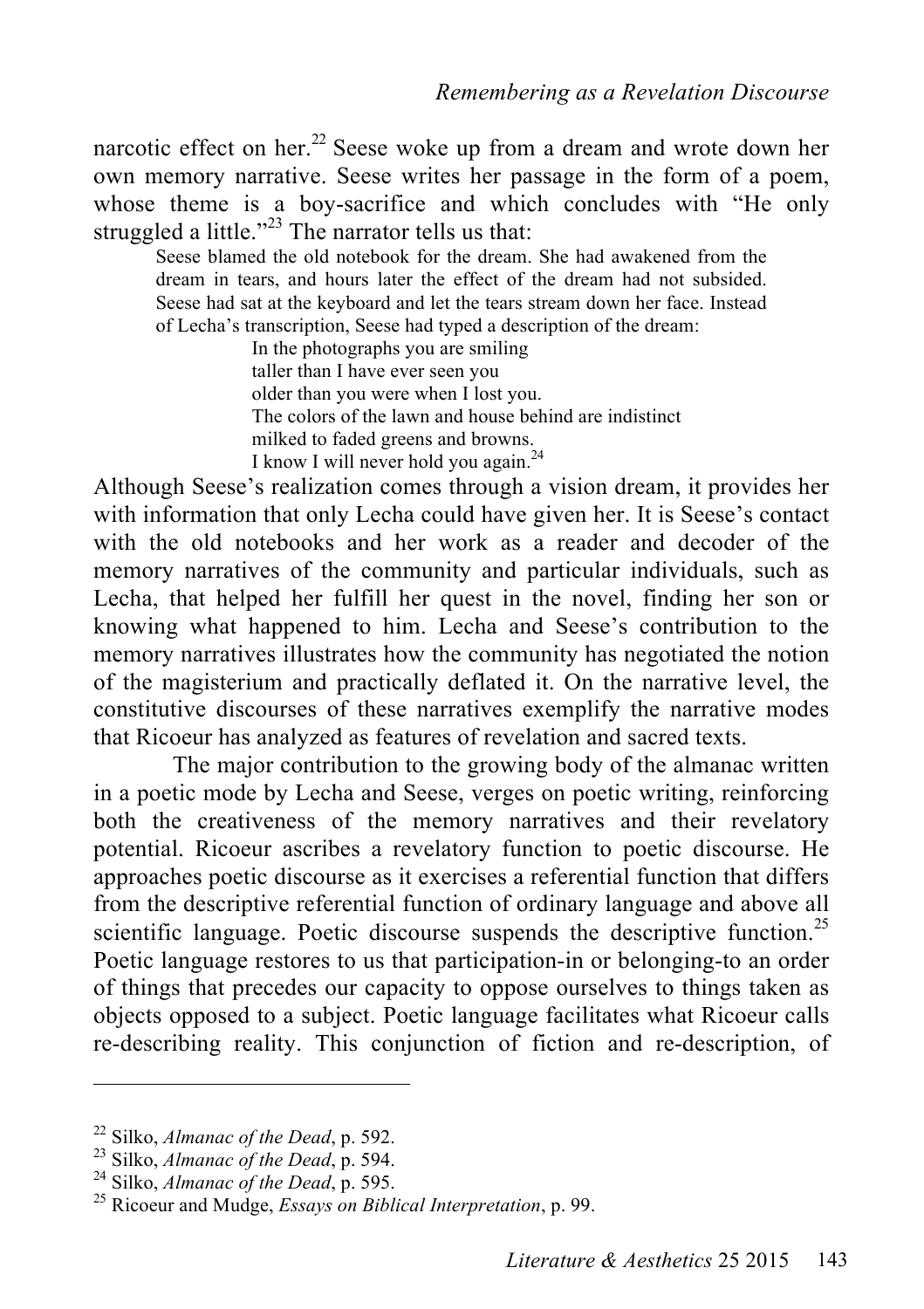mythos and mimesis, constitutes the referential function relevant to the poetic dimension of language. In this sense, poetic language conceals a dimension of revelation where revelation is to be understood in a nonreligious, non-theistic, and non-biblical sense of the word.<sup>26</sup> Poetic discourse is revelatory because it incarnates a concept of truth that escapes the definition by adequation as well as the criteria of falsification and verification. Here truth no longer means verification, but manifestation, letting what shows itself be. What shows itself is in each instance a proposed world, "a world I may inhabit and wherein I can project my own most possibilities" according to Ricoeur. $27$ 

Apocalyptic and prophetic discourses are entangled in the memory narratives as they grow out an extension of the body of the almanac. Prophecy, according to Ricoeur, remains bound to the literary genre of the oracle, establishing an almost invincible association between the idea of prophecy and that of an unveiling of the future. This association imposes the idea that the content of revelation should be assimilated to a design in the sense of a plan that would give a goal to the unfolding of history.<sup>28</sup> Ricoeur even identifies revelation with the idea of a premonition of the end of history.

The old almanac tells Native Americans that they will be victims of the violence of foreign forces. Glossing the Spirit Snake's message, the narrator confirms that it predicts the genocide of Native Americans. Following the apocalyptic message, a story will offer salvation. The narrator describes the message, saying:

Those were the words of the giant serpent. The days that were to come had been foretold. The people scattered. Killers came from all directions. And more killers followed, to kill them. One story will arrive at your town. It will come from far away, from the southwest or southeast-people won't agree. The story may arrive with a stranger or perhaps with the parrot trader. But when you hear this story, you will know it is the signal for you and the others to prepare. 29

Also, Lecha relies on her decoding skills to facilitate the revelatory potential of the almanac. Answering Zeta's question about the next step to follow their work on transcribing the almanac, Lecha replies: "once the

<sup>&</sup>lt;sup>26</sup> Ricoeur and Mudge, *Essays on Biblical Interpretation*, p. 105.<br><sup>27</sup> Ricoeur and Mudge, *Essays on Biblical Interpretation*, p. 102.<br><sup>28</sup> Ricoeur and Mudge, *Essays on Biblical Interpretation*, p. 77.<br><sup>29</sup> Silko, *Al*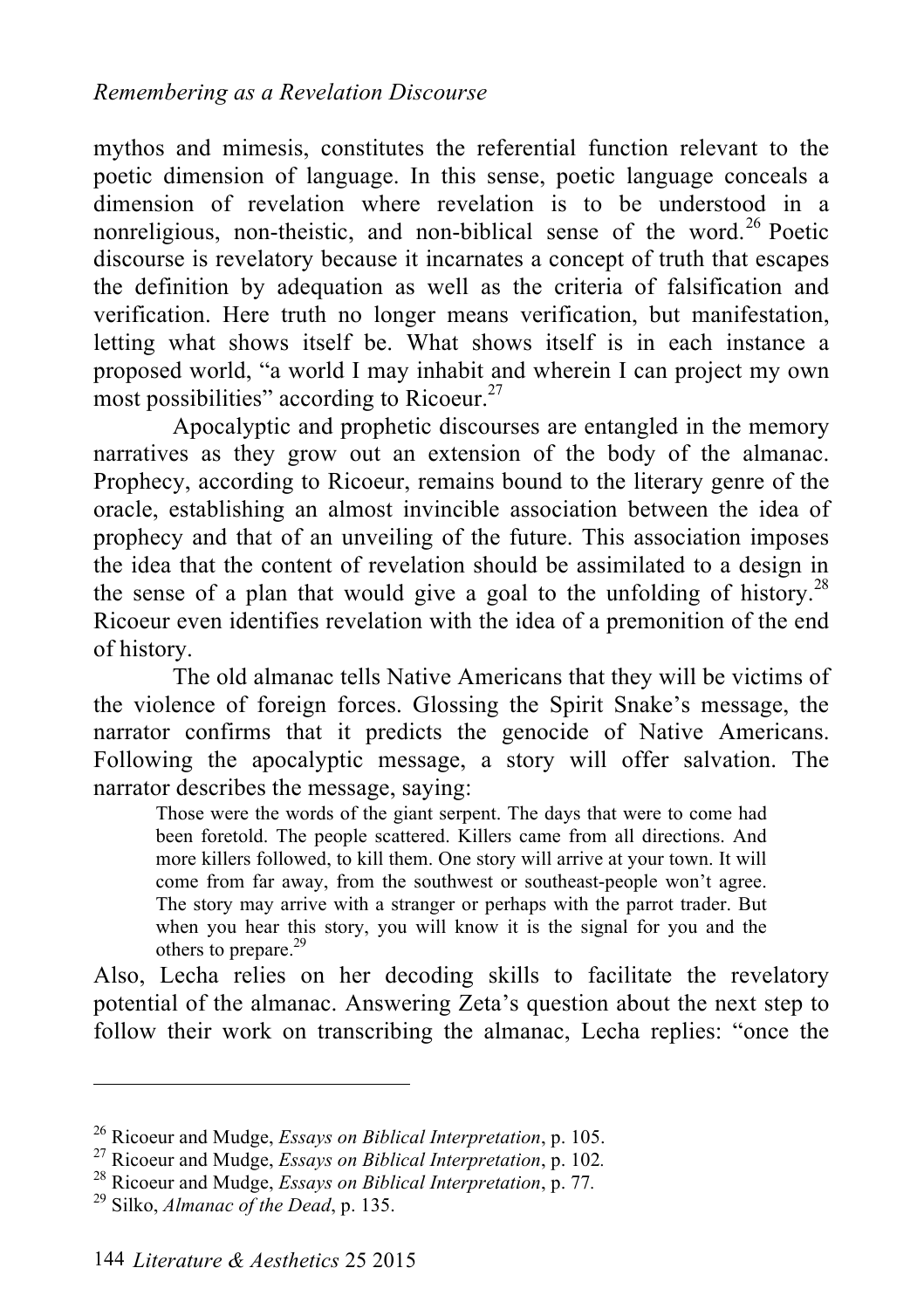notebooks are transcribed, I will figure out how to use the old almanac. Then we will see the months and the years to come-everything."<sup>30</sup>

Another dimension of discourse that Ricoeur finds constitutive of the idea of revelation is the prescriptive dimension, which orients the history of practical actions and "engenders the dynamic of our institutions." 31 One of the main features of the prescriptive dimension in the old notebooks is their influence on the organization of culture and society through their direct interference in the agricultural system of the Native American community, engendering its socio-cultural relations within and with members outside of it. The almanac prescribes best dates for agricultural activities and helps people foresee future events. Zeta and Lecha believe in this capacity of the almanac as they Zeta tells Lecha, "[t]hose old almanacs don't just tell you when to plant or harvest, they tell you about the days yet to come-drought or fold, plague, civil war or invasion."32 Out of this organisation of socio-cultural relations springs another mode of revelatory discourse in the almanac, namely, the mode of wisdom. Wisdom fulfills one of religion's fundamental functions which is to bind together ethos and cosmos, the sphere of human action and the sphere of the world.<sup>33</sup>

# **Conclusion**

 $\overline{a}$ 

Remembering the past, characters of Silko's *Almanac of the Dead* integrate their experiences with those of the community. This integration grows throughout the novel to bloom into fragmentary memory narratives providing a melting conjunction for the sacred and the secular, as well as the individual and the collective. Memory narratives in Silko's novel represent what Wuthnow terms spirituality of seeking, which pays no attention to the contrast between "sacred and profane, or to the use of spatial metaphors, but concentrates on that mixture of spiritual and rational, ethical and soteriological, individual and collective activities whereby the person in modern societies seeks meaning in life and tries to be of service

<sup>&</sup>lt;sup>30</sup> Silko, *Almanac of the Dead*, p. 137.<br><sup>31</sup> Ricoeur and Mudge, *Essays on Biblical Interpretation*, p. 198.<br><sup>32</sup> Silko, *Almanac of the Dead*, p. 137.<br><sup>33</sup> Ricoeur and Mudge, *Essays on Biblical Interpretation*, p. 85